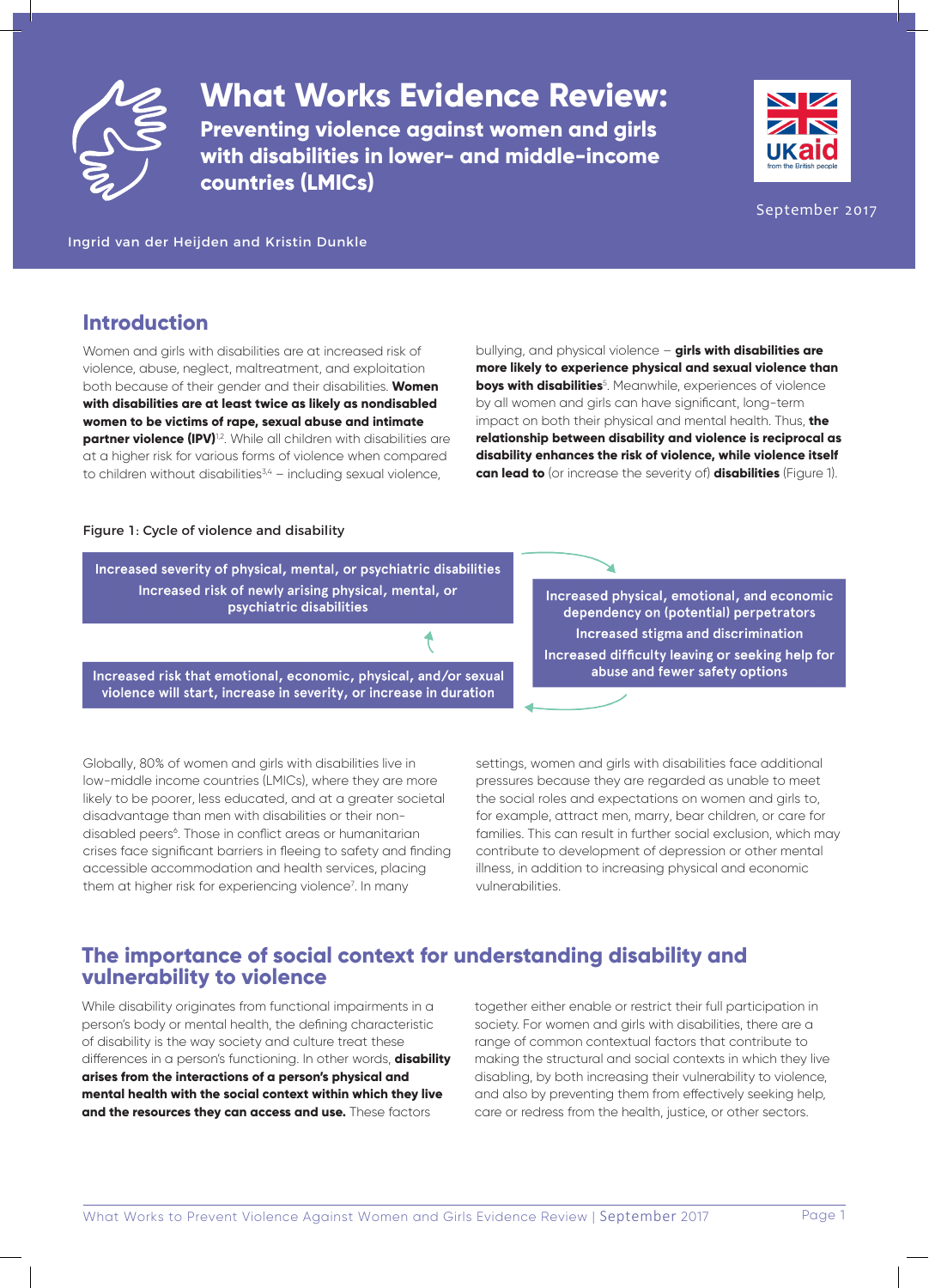#### **Box 1: Multi-Country Qualitative Research on Disability and Violence in the What Works Global Programme**

The What Works to Prevent Violence against Women and Girls Global Programme is conducting qualitative research with participants with disabilities in five intervention programmes in South Africa, Rwanda, Ghana, Tajikistan, and Pakistan – including women, men, and youth with a range of disabilities – to better understand how age, gender, and types of impairment shape their context-specific experiences of violence. By better understanding the causes and consequences of violence in their lives, and exploring the factors that serve as barriers and enablers to accessing support and interventions to prevent violence, we will be able to develop guidelines for future violence prevention programmes – both for including people with disabilities in general purpose programmes and in developing targeted programmes specific to people with certain kinds of disabilities.

### **Barriers in built and structural environments**

Because of impairments or illness, women and girls with disabilities may not be able to access safe and secure housing, transportation, ablutions, recreational areas, or other public spaces. Education, health, justice, or other social services may be inaccessible because of stairs, travel distance, or other physical barriers. Women and girls with

disabilities may be unable to use communication tools requiring vision or hearing, and often lack access to appropriate assistive technology that would help them access information on how best to prevent or respond to violence.

## **Discrimination, dependence, and social barriers**

Because of impairments or illness, women and girls with disabilities may be dismissed, stereotyped, treated with contempt, or viewed as too difficult to accommodate in a wide range of social settings. They are often excluded from events, activities, education, and employment opportunities because of stigma and (legal or illegal) discrimination. This reduced access to education and employment can make them dependent on potential perpetrators of violence for support. In addition, women and girls with disabilities are often stereotyped as either asexual or undesirable, and thus often fail to receive appropriate education or services related to sexual and reproductive health, as well as being

excluded from programmes or services intended to prevent or respond to intimate partner violence or non-partner sexual violence. Their reports of violence may be dismissed as lacking credibility when they attempt to seek help or justice. Women and girls with mental health conditions or invisible chronic illnesses may also be stigmatised as crazy, lazy, or suffering other personal failings which make them undeserving of services or social support. Finally, women and girls with disabilities may in many settings be dismissed as too difficult to work with by educators or service providers who lack appropriate skills or resources.

#### **Box 2**

In the What Works Help the Afghan Children evaluation in Afghanistan, 18% of children self-reported some level of functional impairment. Factors associated with self-reporting disability included experiences of corporal punishment and peer victimisation, with boys more likely to report corporal punishment than girls. Among girls, food insecurity and depression were also strongly linked to reporting disability.



#### Figure 2: Adverse experiences linked to self-reported disability among girls and boys participating in the What Works Help the Afghan Children Project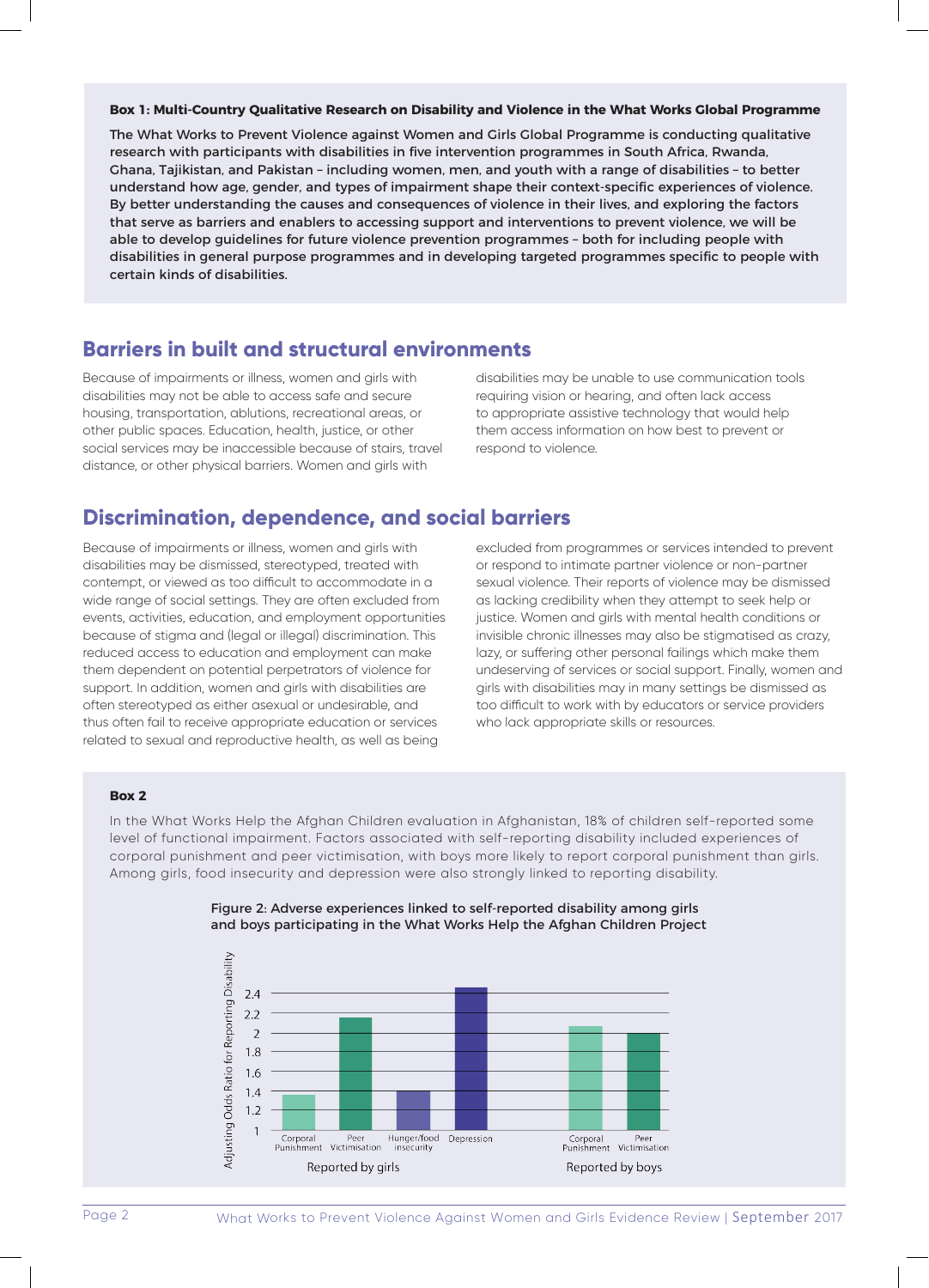# **Intersections of disability, gender and violence**

While women and girls with disabilities experience the same forms of violence that all women and girls experience, when gender and disability intersect, violence has additional perpetrators, unique forms, unique settings, and more severe consequences that need additional attention in programming. Women and girls with disabilities are exposed to a **wider range of potential perpetrators** than their nondisabled peers<sup>8</sup>.

These include people on whom they may be physically, economically, or socially dependent. Additionally, they are at risk for **disability-specific forms of violence** such as verbal or emotional abuse targeting their disability; denial of psychological or psychiatric care; being prevented from using essential assistive devices such as wheelchairs; being denied essential medication or being over-medicated; being physically neglected or refused help; and being economically exploited through misuse of social welfare grants by household members or others<sup>9</sup>.

Women and girls with disabilities also face an increased risk of violence in a wider range of settings than non-disabled peers, such as institutions or group-homes and specialised

## **Intimate partner violence**

Research consistently suggests that intimate partners are the most common perpetrators of violence against women both with and without disabilities<sup>8</sup>. To date, research on IPV among people with disabilities has been limited. Research in the United States and Germany shows that women with disabilities are at increased risk for experiencing IPV compared to men with disabilities, as well as being at higher risk than non-disabled women<sup>2,15-18</sup>.

Most existing research on IPV and disability comes from developed countries. One of the most important contributions from the What Works Global Programme is expanding the evidence base around connections between disability and IPV in LMICs. All the What Works quantitative

#### Figure 3: Experience of IPV in the past 12m among disabled and nondisabled women participating in the What Works COMBAT Ghana Project



health care settings. They are more likely to stay in abusive situations for longer periods of time and have fewer options for seeking safety due to barriers in their physical and social environments<sup>10</sup>.

Depending on the nature of their disability, they may have difficulty recognising, defining, or describing abuse, and are often less likely than their peers without disabilities to be aware of or able to access services, or to be believed when they do make reports<sup>11-14</sup>. This increased difficulty in seeking help increases their risk of sustaining severe injuries from unalleviated violence. Violence can also exacerbate a pre-existing disability or lead to a new impairment – this is especially the case for mental health conditions such as anxiety, depression, and post-traumatic stress disorders, all of which are common consequences of experiencing violence. Barriers in help seeking and accessing health care exaggerate the consequences of violence against women and girls with disabilities<sup>15</sup>.

impact evaluations include the Washington Group Short Set of Questions on Disability<sup>19</sup>. Emerging findings from the baseline assessments for What Works projects in Ghana, South Africa, and Nepal all confirm the greatly increased prevalence of IPV among women self-reporting higher levels of functional impairments.

In the COMBAT intervention in Ghana and the Stepping Stones and Creating Futures trial in South Africa, women reporting more severe functional impairments also reported significantly more experiences of IPV in the last 12 months than women who report none (Figures 3 and 4). In Ghana, there is a clear and significant relationship between more severe impairments and increased frequency of IPV (Figure 3).

#### Figure 4: Experience of IPV in the past 12m among disabled and nondisabled women participating in the What Works Stepping Stones Creating Futures Project in South Africa

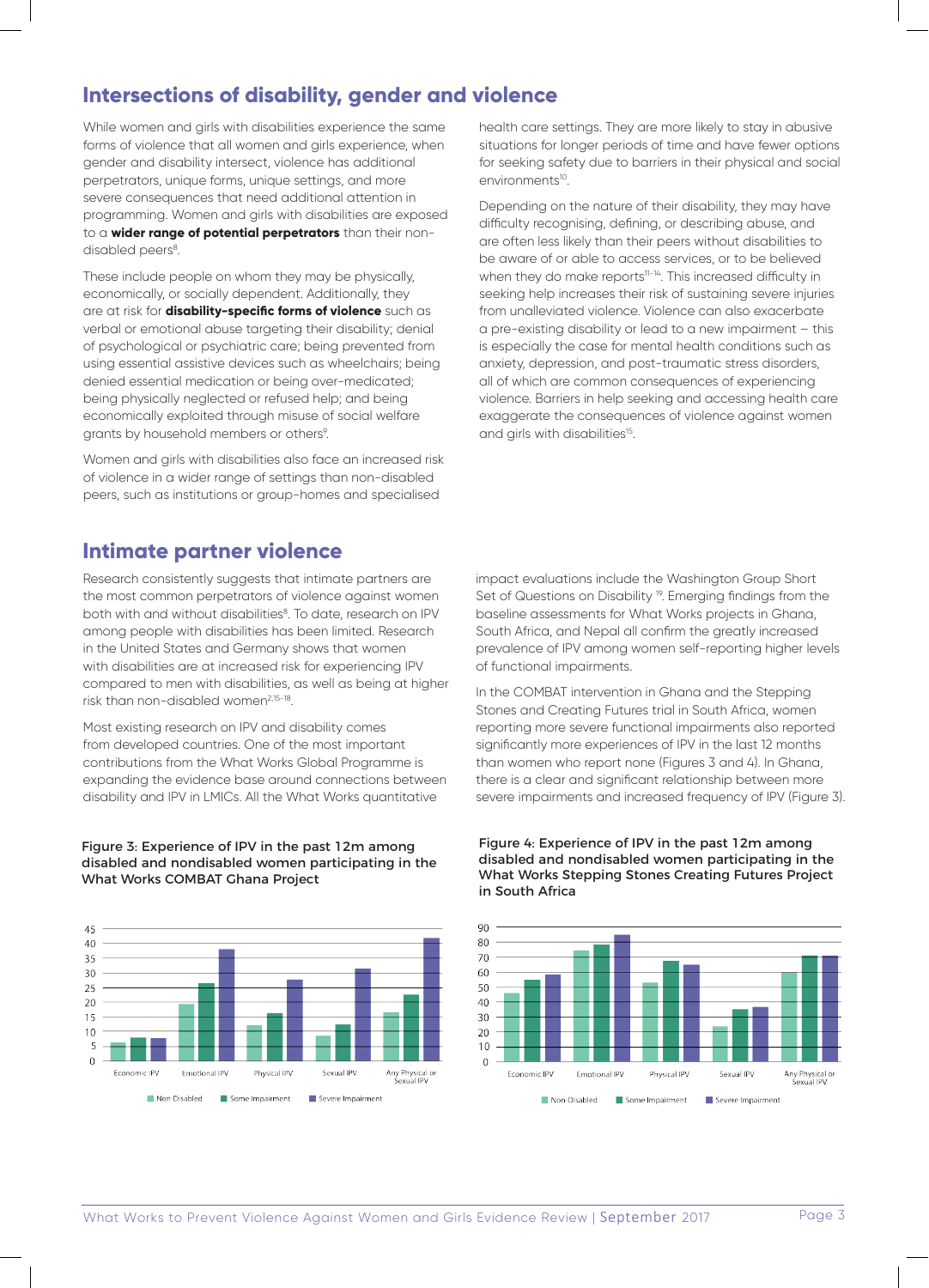A similar pattern is observed among women participating in the Change Starts at Home intervention in Nepal, with the addition of increased odds of reporting violence from in-laws in the last 12 months (Figure 5)<sup>20-22</sup>. Because these baseline data are cross-sectional, we do not yet know the extent to which impairments and associated disability increase the risk of IPV, versus IPV increasing the risk of disability, but this is something What Works will examine in depth as the programme continues and additional waves of data are collected.

#### Figure 5: Experience of IPV and violence from in-laws in the past 12 m among disabled and nondisabled women participating in the What Works Change Starts at Home project in Nepal





## **Expanding the evidence base on preventing violence against women and girls with disabilities in LMICs**

While our knowledge on how to effectively prevent and respond to violence against women and girls in many different settings is rapidly expanding, we know very little about how to effectively prevent or address such violence against women and girls with disabilities in LMICs 23. In 2014, a systematic review of global evidence on preventing violence against people with disabilities found only 10 existing evaluations<sup>24</sup>. While the review included a range of interventions with service providers, families of children with disabilities, and adults with intellectual disabilities, none of the evaluations reviewed demonstrated a significant ability to reduce or prevent violence, and all suffered weak quality of evidence. In addition, only one study was based in a LMIC: the Sexual Assault Victims Empowerment (SAVE) programme

in South Africa, which is a criminal justice intervention for intellectually impaired survivors of sexual assault and their families<sup>25</sup>. In Uganda, the Good Schools Toolkit, which worked across mainstream primary schools to reduce violence among primary school children was shown to reduce violence against children<sup>26</sup>. In a secondary analysis of this data they showed that it also reduced violence against children with disabilities, although the evaluation did not look at whether the programme was equally effective for children with and without disabilities<sup>5</sup>.

## **Recommendations for disability inclusive research, evaluations, and violence prevention programmes**

While the evidence base on the best strategies to prevent violence against women and girls with disabilities in LMICs is only now starting to emerge, we can make some recommendations based on what we know today, from our knowledge of the broader field of violence against women and girls, and specific work on women and girls with disabilities.

• **Use an intersectional approach:** Research and programmes need to **employ a gender lens** and explicitly seek to understand the intersectional (or multiple, compounding) oppressions faced by women and girls with disabilities compared to men with disabilities, and **employ a disability lens** in VAWG programmes to understand women's double oppression of gender and disability.

• **Foster partnerships:** VAWG actors need to **work together with disabled people's organisations** to identify contextspecific and disability-specific risks and needs of women and girls living with disabilities in any given setting to make programming most relevant for them. Such partnerships can help ensure that strategies for preventing violence against women and girls with disabilities are **flexible and responsive**

to a broad spectrum of functional impairments among participants in different types of disabling environments.

• **Value accessibility:** Programmes can readily explore ways in which existing violence prevention research, evaluations and interventions for the general population can be **made available to women and girls with disabilities,** for example by requiring venues to be accessible to those with mobility impairments.

• **Monitor participation:** Violence prevention programmes should actively **monitor the participation of people with disabilities in programmes activities, and actively partner with participants with disabilities and local disability service organisations to improve accessibility.**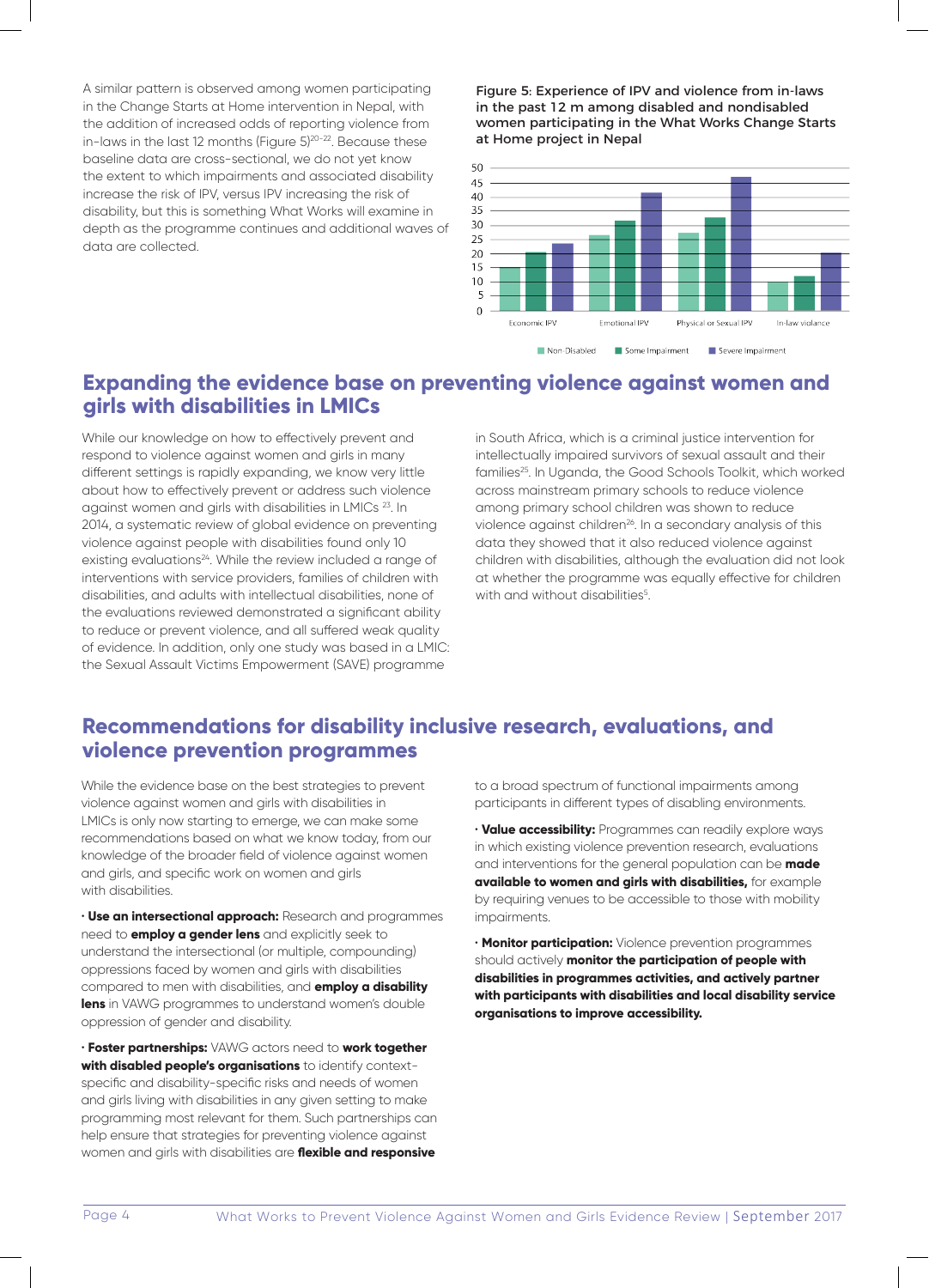# **Generating new knowledge to help prevent violence against women and girls with disabilities in LMICs**

Our knowledge about the lives of women and girls with disabilities is largely based on research from the Global North; the lives of women and girls with disabilities in the Global South need more attention. The inclusion of disability questions in What Works evaluation tools, combined with planned qualitative research, will enable us to:

• Track the **participation** of people with disabilities in our interventions.

• Assess the **barriers and enablers to full participation** for participants with disabilities, as well as their experiences of the extent to which the programmes are relevant to their lives.

• Use our follow-up data to explore the **bi-directional linkages between violence and disability** among

intervention participants, i.e. the extent to which disability increases risk of violence and vice versa.

• Compare the **impact** of the programmes between women, men, and youth with disabilities and non-disabled peers.

In these ways, we hope to contribute to the evidence on the optimal balance on mainstreamed versus targeted prevention programmes for preventing violence against women and girls with disabilities, as well as describing which violence prevention strategies are most effective for people with disabilities.

#### **Acknowledgements**

This document is an output from What Works to Prevent Violence: a Global Programme which is funded by the UK Aid from the UK Department for International Development (DFID) for the benefit of developing countries. The funds were managed by the South African Medical Research Council. The views expressed and information contained in it are not necessarily those of or endorsed by DFID, which can accept no responsibility for such views or information or for any reliance placed on them.

The authors wish to acknowledge Leane Ramsoomar, Rachel Jewkes, Andy Gibbs, Emma Fulu, Esnat Chirwa and What Works project teams working on Right to Play (Pakistan), Help the Afghan Children (Afghanistan), COMBAT (Ghana), Stepping Stones Creating Futures (South Africa), and Change Starts at Home (Nepal), and to the rest of the What Works family of projects. This brief was laid out by The Equality Institute.

The What Works to Prevent Violence against Women and Girls Programme is a flagship programme from the UK Department for International Development, which is investing an unprecedented £25 million over five years to the prevention of violence against women and girls. It supports primary prevention efforts across Africa and Asia that seek to understand and address the underlying causes of violence, and to stop it from occurring. Through three complementary components, the programme focuses on generating

evidence from rigorous primary research and evaluations of existing interventions to understanding what works to prevent violence against women and girls generally, and in fragile and conflict areas. Additionally the programme estimates social and economic costs of violence against women and girls, developing the economic case for investing in prevention.



# WhatWorks

TO PREVENT VIOLENCE A Global Programme To Prevent Violence Against Women and Girls



# atWorks

TO PREVENT VIOLENCE Violence Against Women and Girls in Conflict and Humanitarian Crises



**WhatWorks** TO PREVENT VIOLENCE Economic and Social Costs of Violence Against Women and Girls